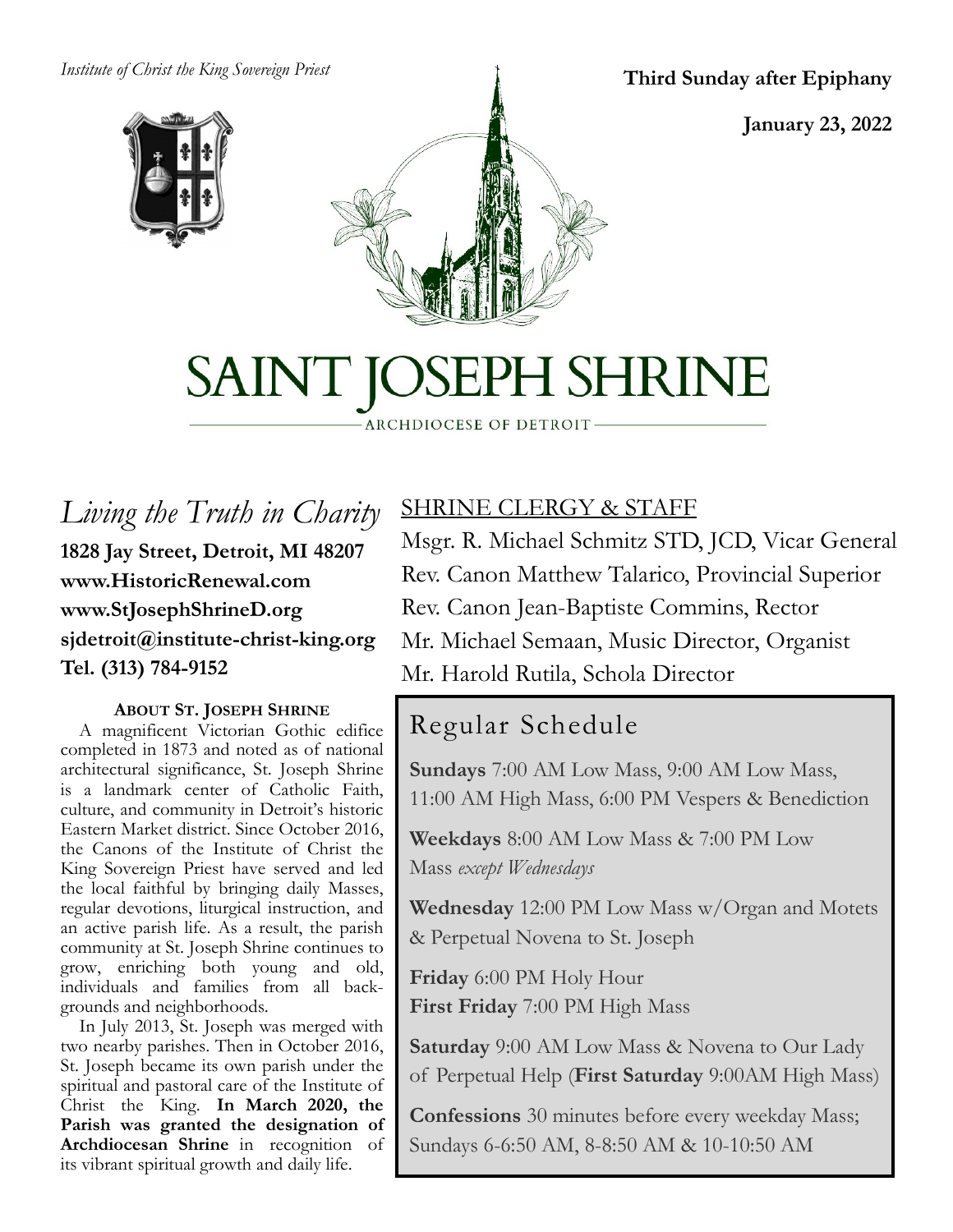| Liturgical Calendar                                                                                                                                                                                                                                                                                                                         |                                                                                                                                 |                                                                                                                                                                                                                                                                                                                                                                                                                     | <b>Server Schedule</b>                                                                                                                                                   |
|---------------------------------------------------------------------------------------------------------------------------------------------------------------------------------------------------------------------------------------------------------------------------------------------------------------------------------------------|---------------------------------------------------------------------------------------------------------------------------------|---------------------------------------------------------------------------------------------------------------------------------------------------------------------------------------------------------------------------------------------------------------------------------------------------------------------------------------------------------------------------------------------------------------------|--------------------------------------------------------------------------------------------------------------------------------------------------------------------------|
| <b>ACKER</b><br>Sunday, January 23, Third Sunday after Epiphany<br>7AM Low Mass<br>Barbara Wilczek, requested by Stanislowa Mikoloýczyk<br>Colette & Andrew Gass, requested by Ban Francis<br>9AM Low Mass w/ organ<br>11AM High Mass<br>Pro Populo                                                                                         |                                                                                                                                 |                                                                                                                                                                                                                                                                                                                                                                                                                     | Saturday, January 29, Saint<br><b>Francis</b> de Sales<br>9AM Low Mass w/organ<br>AC1: Thomas Skinner<br>AC2: Patrick Skinner                                            |
| 6PM Solemn Vespers & Benediction<br>Monday, January 24, Saint Timothy, Bishop & Martyr<br>8AM Low Mass<br>7PM Low Mass                                                                                                                                                                                                                      |                                                                                                                                 | Rev. Fr. Janusz Marzynski, requested by Celeste Coyro<br>† Mary Jo Chenevert, requested by the Porter family                                                                                                                                                                                                                                                                                                        | 11AM High Mass<br>MC: Nicholas Alvarez<br>Thur: Juan Pablo Delgado<br>AC1: Luke Chisholm<br>AC2: Patrick Ohotnicky<br>Crucifer: Sebastian Smith                          |
| 8AM Low Mass<br>7PM Low Mass                                                                                                                                                                                                                                                                                                                | Tuesday, January 25, Conversion of Saint Paul, Apostle<br>† Julia Demitris, requested by the Beauvais family<br>† Nancy Nemecek |                                                                                                                                                                                                                                                                                                                                                                                                                     | Sunday, January 30,<br>Fourth after Epiphany<br><b>7AM Low Mass - candidates</b><br>9AM Low Mass w/organ                                                                 |
| Wednesday, January 26, Saint Polycarp, Bishop & Martyr<br>12 Noon Low Mass & Devotions<br><b>St. Joseph Confraternity</b><br>Thursday, January 27, Saint John Chrysostom, Bishop, Confessor & Doctor                                                                                                                                        |                                                                                                                                 |                                                                                                                                                                                                                                                                                                                                                                                                                     | AC1: Thomas Skinner<br>AC2: Maximillian Skinner<br>11AM High Mass                                                                                                        |
| 8AM Low Mass<br>† Devin Chisholm, requested by the Vandenheede family<br>7PM Low Mass<br>† Joseph Mrozek, requested by Maria Maziarz                                                                                                                                                                                                        |                                                                                                                                 |                                                                                                                                                                                                                                                                                                                                                                                                                     | MC: John Simonson<br>Thur: Thomas Ohotnicky<br>AC1: James Chisholm<br>AC2: Isaac Smith                                                                                   |
| Friday, January 28, Saint Peter Nolasco, Confessor<br><b>8AM Low Mass</b><br>† Maria Lamsen, requested by the Lamsen family                                                                                                                                                                                                                 |                                                                                                                                 |                                                                                                                                                                                                                                                                                                                                                                                                                     | Crucifer: Micah Bacon                                                                                                                                                    |
| 6PM Holy Hour, 7PM Low Mass                                                                                                                                                                                                                                                                                                                 |                                                                                                                                 | The Potemski family                                                                                                                                                                                                                                                                                                                                                                                                 | <b>Usher Schedule</b>                                                                                                                                                    |
| Saturday, January 29, Saint Francis de Sales, Bishop, Confessor & Doctor<br>The Smith family, requested by the Alvarez family<br>9AM Low Mass with organ<br>11AM High Mass<br>Superiors of the Institute of Christ the King<br>Sunday, January 30, Fourth Sunday after Epiphany<br>7AM Low Mass<br>Maria Termine, requested by Braille Diaz |                                                                                                                                 |                                                                                                                                                                                                                                                                                                                                                                                                                     | Saturday, January 29, Saint<br><b>Francis de Sales</b><br>11AM High Mass<br>- Don Sadowski<br>- Anthony Allen<br>- Anthony Russo<br>- Jonathan Benefiel<br>- Jacob Kobus |
| 9AM Low Mass w/ organ<br>11AM High Mass<br>6PM Solemn Vespers & Benediction                                                                                                                                                                                                                                                                 |                                                                                                                                 | Edward Wilczek, requested by Barbara Wilczek<br>Pro Populo                                                                                                                                                                                                                                                                                                                                                          | Sunday, January 30,<br>Fourth after Epiphany<br><b>7AM Low Mass - Laabs <math>\mathcal{C}^*</math></b>                                                                   |
| Dear faithful,                                                                                                                                                                                                                                                                                                                              |                                                                                                                                 | FROM THE RECTOR, CANON COMMINS<br>Why are the Christmas decorations still up? Did Canon Commins forgot to take them down after<br>Christmas? Many, not yet familiar with the many treasures of the Tradition of the Church<br>might have wondered It is customary indeed to leave all Christmas decorations until the<br>Feast of the Purification of Our Lady, as that day closes the Christmas Season. In Ancient | Kyle Gregory<br>9AM Low Mass w/organ<br>- Paul Ferrini<br>- Brian Carey<br>- Matt Langenderfer<br>- John Howting<br>- Eric Restuccia                                     |

times, Jewish mothers had to undergo a 40 days time of purification and healing not only for their own bodies, after having given birth, but also for their souls. Mary, fully obedient to the Law, awaited 40 days before returning to the Temple, enjoying Christ's presence in the intimacy of her humble abode. So do we continue to enjoy the presence of the Divine Child and recall the joy of His Presence in the beautification of our churches, from Christmas

Night to the Feast of the Purification on February 2nd.

**ROV** 

**NOW** 

**ICE** 

າດ

- **11AM High Mass**
- Ismael Lebron
- Don Sadowski
- Anthony Russo
- Jonathan Benefiel
- Jacob Kobus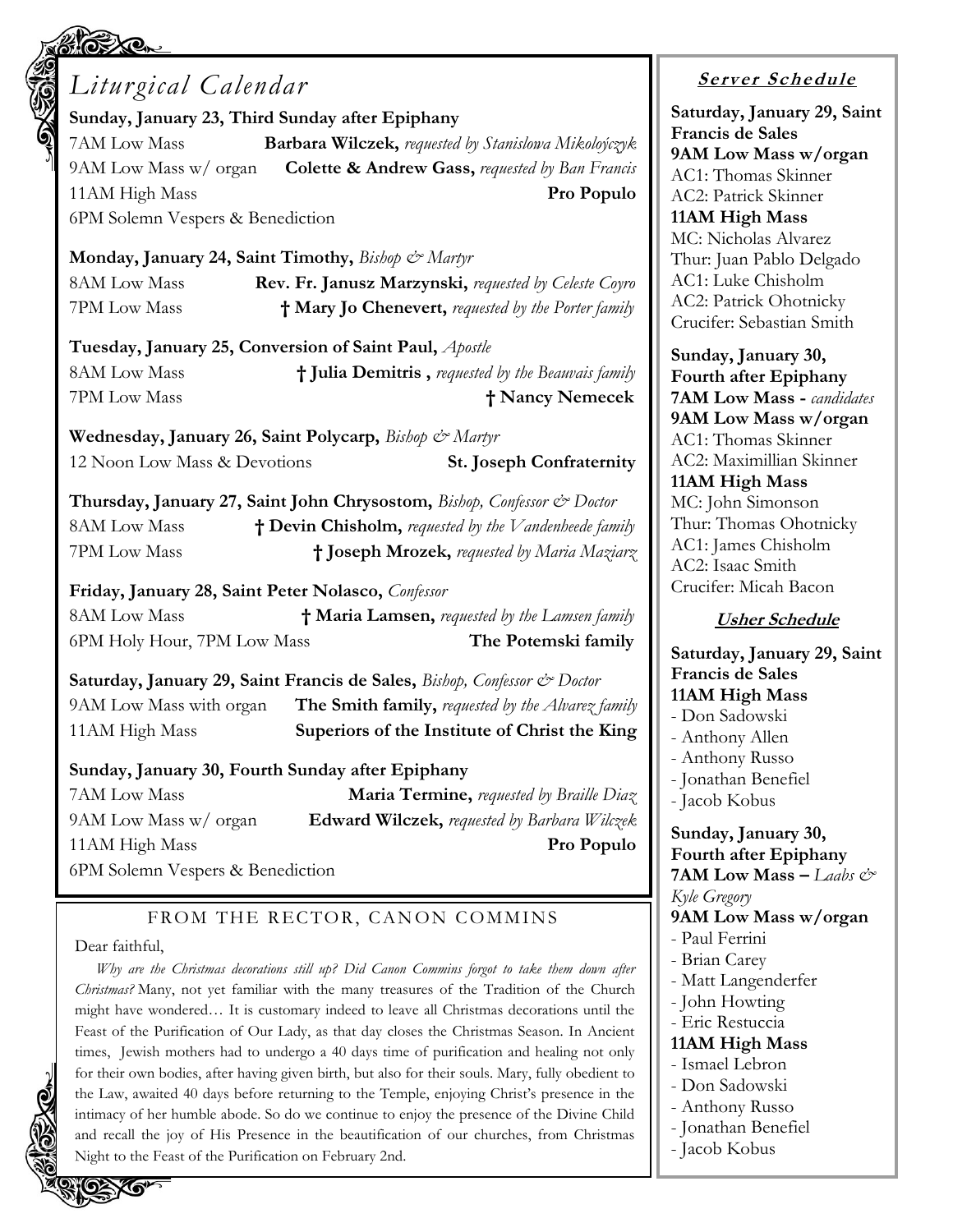#### **SHRINE REMINDER**

Dear Parents, children are the joy of our Saint Joseph Shrine family, and your reward is great in heaven for generously accepting this gift of Divine Providence. When you have a crying child, particularly during the Sermon or the Canon of the Mass, you are kindly asked to make use of the vestibule in the back of the church. You are also requested to refrain them from running or banging on the pews. Keep in mind as well, that when your child requests that you take him/her out of the church for a necessity of nature, apart from a true emergency, it is important not to do so during the Canon of the Mass, and especially not at the moment of the Consecration.

The vestibule in the back of the church functions as a crying room during the Mass. Please feel free to make use of it when you have a crying child, exiting quietly down one of the side aisles.

We hope to install doors with large windows for you to be able to continue to follow the Mass there.

Thank you for your understanding and cooperation, and, above all, for your presence here at Saint Joseph Shrine. If you have any suggestions as to how we could make it easier for you to care for your children during Mass. Please do not hesitate to let me know.

**May God bless and keep you!**

#### **The Low Mass; a Divine Silence**

Many among us have found their first love with the Traditional Latin Mass while experiencing the beauty of a Low Mass. Who cannot recall the day when the sacred silence and reverence of a Low Mass, almost miraculously, transformed their soul and heart? The tradition of the Low Mass can be traced back many centuries ago, where the Priest and the servers only and exclusively exchange the holy words of the sacred liturgy. In that same spirit and following that same perennial tradition, we kindly ask that you do not dialogue with the priest when attending a Low Mass, and that you do not recite or sing the Divine Office or Angelus when recited in Latin by the community. Thank you for your understanding and cooperation.

**Calendar of Events**

**TODAY! January 23,** Confirmation Class in Rectory basement classroom after 11AM Mass.

**Wednesday, January 26,** Children's Catechism class in Social Hall at 7PM.

**Saturday, January 29,** Feast of St. Francis de Sales. Plenary Indulgence possible. Low Mass at 9AM, High Mass at 11AM. **Followed by reception and Christmas cleanup**.

**Sunday, January 30,** Second Parish Skate outing after 11AM High Mass.

**Wednesday, February 2,** Purification of Mary, 12:00 Noon Low Mass, 6:30 PM Blessing of Candles and Procession followed by 7:00 PM High Mass. Teenage Catechism should attend evening Procession and Mass.

**Thursday, February 3,** Feast of St. Blaise, Blessing of throats after 8AM & 7PM Low Masses.

**First Saturday, February 5,** Day of Recollection, 9AM High Mass, Followed by Conference in Social Hall on **Saint Cyril of Alexandria on Our Lady,** Rosary and Benediction in church.

**Sunday, February 6,** Lesson in Liturgy in the Social Hall after the 11AM High Mass.

**Wednesday, February 9,** Children's Catechism class in Social Hall at 7PM.

**Saturday, February 12,** Parish Talent Show in Social Hall at 12 noon. Sign up in the Vestibule with your skit and a dish to share!